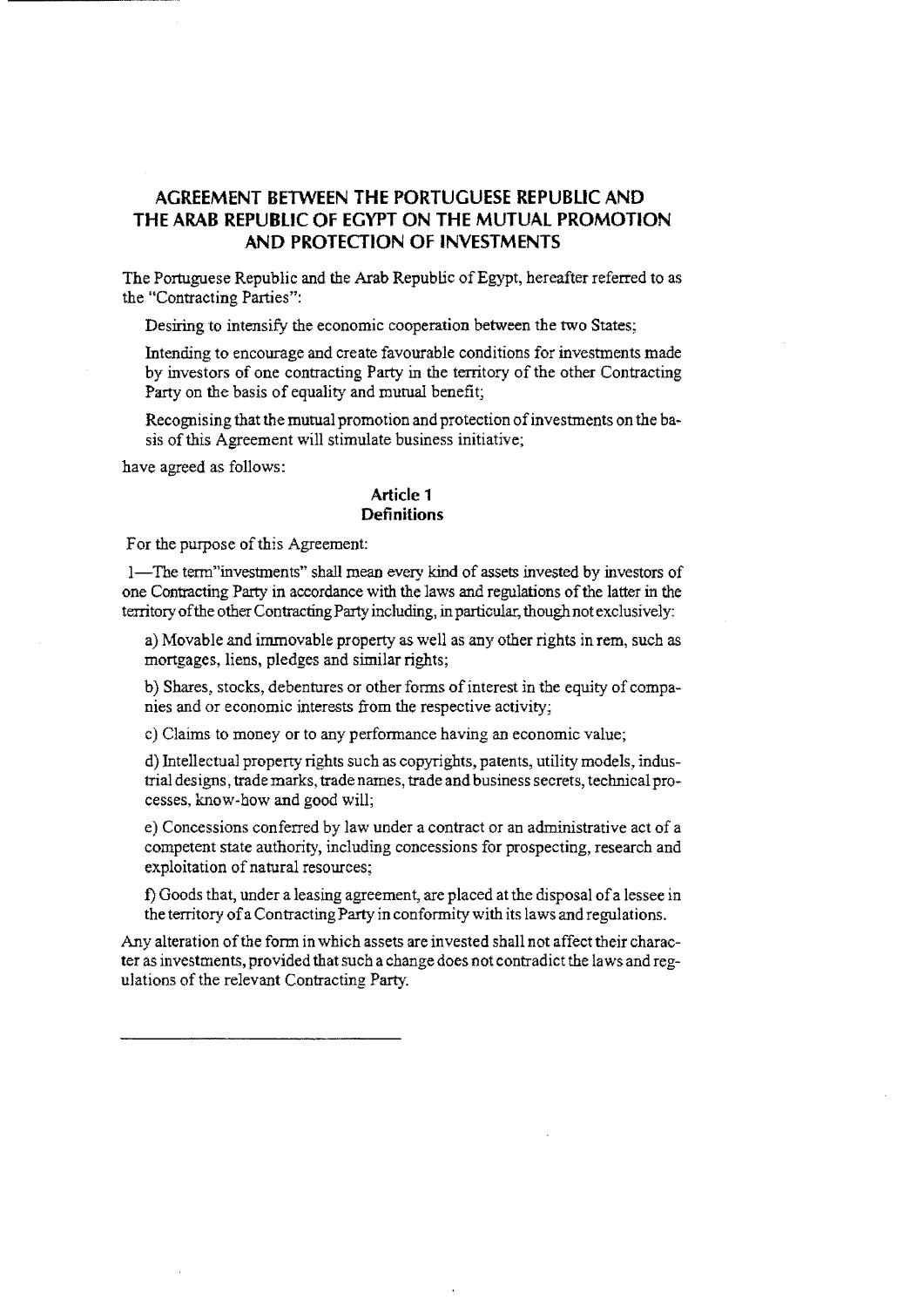2-The term "returns" shall mean the amount yielded by investments, over a given period, in particular, though not exclusively, shall include profits, dividends, interests, royalties or other forms of income related to the investments induding technical assistance fees.

**In** cases where the returns of investments, as defined above, are reinvested, the income resulting from the reinvestment shall also be considered as income related to the first investments.

3-The term "investors" means:

a) Natural persons having the nationality of either Contracting Party, in accordance with its laws, and

b) Legal persons, including corporations, commercial companies or other companies or associations, which have a main office in the territory of either Contracting Party and are incorporated or constituted in accordance with the law of that Contracting Party.

4-The term "territory" means the territory of either of the Contracting Parties, as defmed by their respective laws, over which the Contracting Party concerned exercises, in accordance with international law, sovereignty, sovereign rights or jurisdiction.

# **Article 2 Promotion and protection of investments**

I-Each Contracting Party shall promote and encourage, as far as possible, within its territory investments made by investors of the other Contracting Party and shall admit such investments into its territory in accordance with its laws and regulations. It shall in all cases accord such investments fair and equitable treatment.

2-Investments made by investors of either Contacting Party shall enjoy full protection and security in the territory of the other Contracting Party.

Neither Contracting Party shall in anyway impair by unreasonable, arbitrary or discriminatory measures the management, maintenance, use, enjoyment or disposal of investments in its territory of investors of the other Contracting Party.

3-This article should be applicable when investors of one of the Contracting Parties are already established in the territory of the other Contracting Party and wish to extend their activities or to carry out activities in other sectors. Such investments shall be considered as new ones and, to that extent, shall be made in accordance with the rules on the admission of investments.

## **Article 3 National and most favoured nation treatment**

I-Investments made by investors of one Contracting Party in the territory of the other Contracting Party, as well as the returns therefrom, shall be accorded treatment which is fair and equitable and not less favourable than the latter Contracting Party accords to the investments and returns of investors of any third State.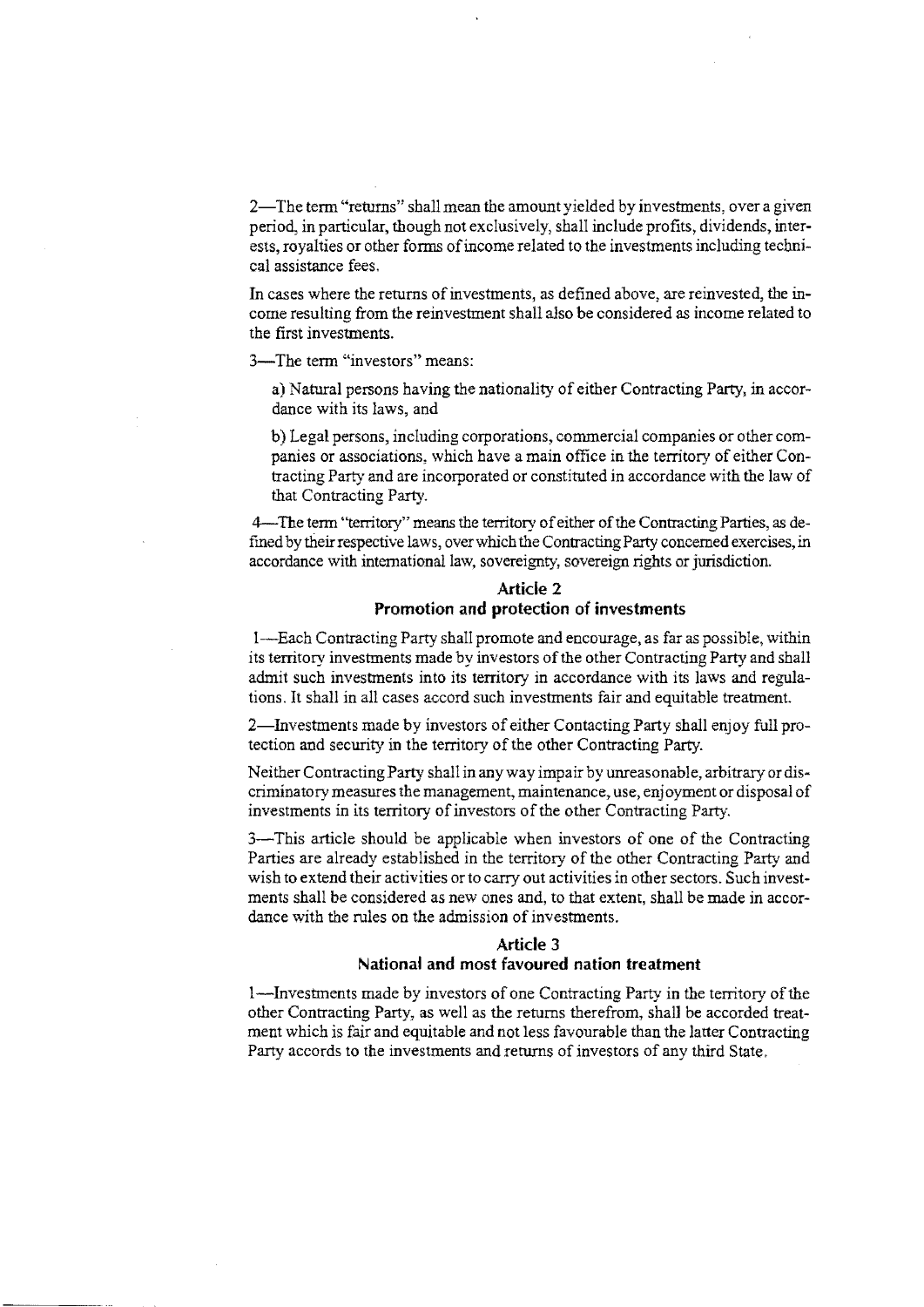2-Investors of one Contracting Party shall be accorded by the other Contracting Party, as regards the management, maintenance, use, enjoyment or disposal of their investments, treatment which is fair and equitable and not less favourable than the latter Contracting Party accords to its own investors or to investors of any third State.

3-The provisions of this article shall be without prejudice to the right of either Contracting Party to apply the relevant provisions of their tax law which distinguish between tax-payers who are not in the same situation with regard to their place of residence or with regard to the place where their capital is invested.

4--The provisions of this article shall not be construed so as to oblige one Contracting Party to extend to the investors ofthe other Contracting Party the benefit of any treatment, preference or privilege which may be extended by the fonner Contracting Party by virtue of:

a) Any existing or future free trade area, customs union, common market or other similar international agreements including other fonns of regional economic co-operation to which either of the Contracting Parties is or may become a Party; and

b) Any international agreement relating wholly or mainly to taxation.

### Article 4 Expropriation

I-Investments made by investors of either Contracting Party in the territory of the other Contracting Party shall not be expropriated, nationalised or subject to any other measure with effects equivalent to expropriation ornationalisation (hereinafter referred to as expropriation) except by virtue oflaw for a public interest, on a non-discriminatory basis and against prompt compensation.

2-Such compensation shall amount to the market value of the expropriated investments immediately before the expropriation became publicly known. The compensation shall be paid without delay, shall include the usual commercial interest until the date of payment and shall have been made in an appropriate manner at or prior to the time of expropriation for the detennination and payment of such compensation.

3-The investor whose investments are expropriated shall have the right under the law of expropriating Contracting Party to a prompt review by a judicial or other competent authority of that Contracting Party of his or its case and of valuation of his or its investments in accordance with the principles set out in this article.

## Article 5 Compensation for losses

Investors of either Contracting Party whose investments suffer losses in the territory of the other Contracting Party, owing to war or armed conflict, revolution, a state of national emergency or other events considered as such by international law, shall be accorded treatment no less favourable by the latter Contracting Party than that Contracting Party accords to the investments of its own investors, or of any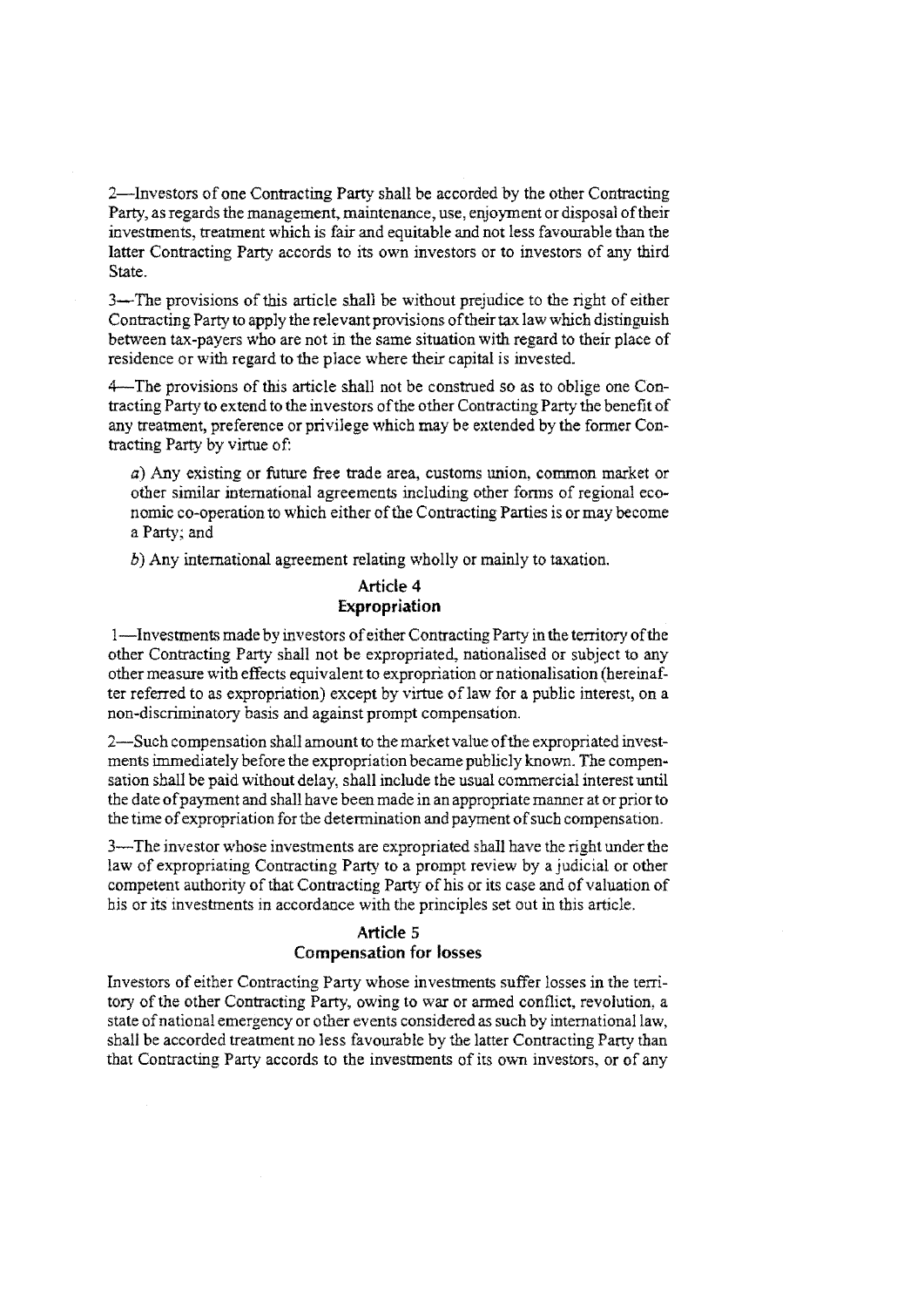other means of compensation. All payments made under this article shall be, without delay, freely transferable in convertible currency.

# Article 6 **Transfers**

I-Pursuant to its ovmlegislation, each Contracting Party shall guarentee investors of the other Contracting Party the free transfers of sums related to their investments, in particular, though not exclusively:

a) Capital and additional amounts necessary to maintain or increase the investments;

b) The returns defined in paragraph 2 of article I of this Agreement;

c) Funds in service, repayment and amortisation of loans, recognised by both Contracting Parties to be an investment;

d) The proceeds obtained from the sale or from the total or partial liquidation of the investment;

e) Any compensation or other payment referred to in articles 4 and 5 of this Agreement; or

f) Any preliminary payments that may be made in the name of the investor in accordance with article 7 of this Agreement.

2-The transfers referred to in this article shall be made without delay at the exchange rate applicable on the date of the transfers in convertible currency.

#### **Article** 7 **Subrogation**

If either Contracting Party or its designated agency makes any payments to one of its investors as a result of a guarantee in respect of an investment made in the territory of the other Contracting Party, the former Contracting Party shall be subrogated to the rights and shares of this investor, and may exercise them according to the same terms and conditions as the original holder.

## **Article** 8 **Disputes between the Contracting Parties**

I-Disputes between the Contracting Parties concerning the interpretation and application of this Agreement should, as far as possible, be settled by negotiations through diplomatic channels.

2-If the Contracting Parties fail to reach such settlement within six (6) months after the beginning of negotiations, the dispute shall, upon the request of either Contracting Party, be submitted to an arbitral tribunal, in accordance with the provisions of this article.

3-The Arbitral Tribunal shall be constituted ad hoc, as follows: each of the Contracting Parties shall appoint one member and these two members shall propose a national of a third State as chairman to be appointed by the two Contracting Parties. The members shall be appointed within two (2) months and the chairman shall be appointed within three  $(3)$  months from the date on which either Contracting Party notifies the other of its wish to submit the dispute to an arbitral tribunal.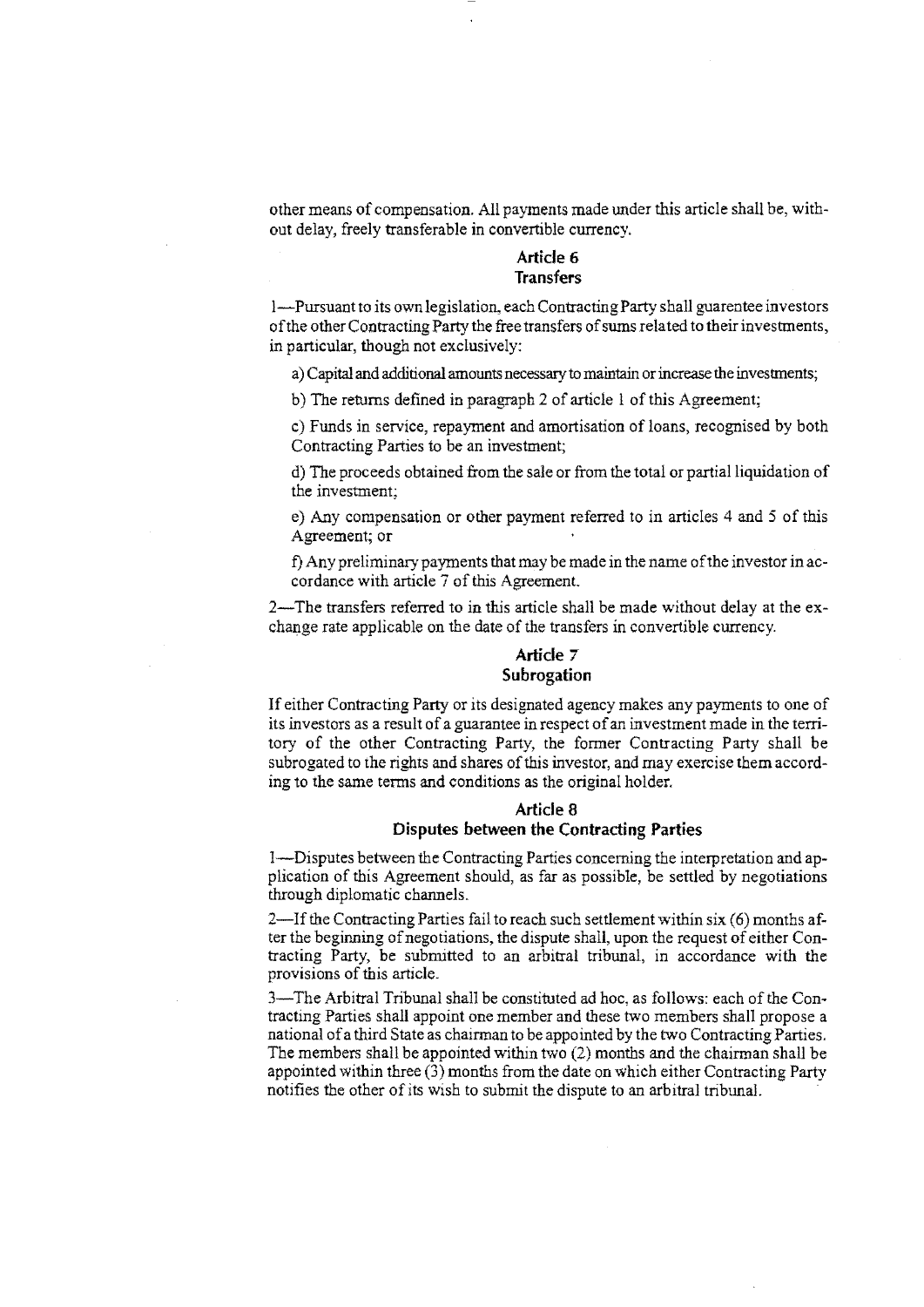4-Ifthe deadlines specified in paragraph 3 of this article are not complied with, either Contracting Party may, in the obsence of any other agreement, invite the President of the International Court of Justice to make the necessary appointments. If the President is prevented from doing so, or is a national of either Contracting Party, the Vice-President shall be invited to make the necessary appointments.

5-Ifthe Vice-President is also a national of either Contracting Party or if he is prevented from making the appointments for any other reason, the appointments shall be made by the member of the Court who is next in seniority and who is not a national of either Contracting Party.

6-The chairman of the Arbitral Tribunal shall be a national of a third State with which both Contracting Parties maintain diplomatic relations.

7-The Arbitral Tribunal shall rule according to majority vote. The decisions of the tribunal shall be final and binding on both Contracting Parties. Each Contracting Party shall be responsible for the costs of its own member and of its representatives at the arbitral proceedings. Both Contracting Parties shall assume an equal share of the expenses incurred by the chairman, as well as any other expenses. In all other respects, the tribunal court shall define its own rules of procedure.

## **Article 9 Disputes between a Contracting Party and an investor of the other Contracting Party**

I-Any dispute which may arise between one Contracting Party and an investor of the other Contracting Party concerning an investment of that investor in the territory of the former Contracting Party shall be settled amicably through negotiations.

2—If such a dispute cannot be settled within a period of  $six(6)$  months from the date of the request for settlement, the investor concerned may submit the dispute to:

*a)* The competent court of the Contracting Party for decision; or

*b)* The International Centre for Settlement of Investment Disputes *(ICSlD)*  through conciliation or arbitration, established under the Convention on the Settlement of Investment Disputes between States and Nationals of other States, opened for signature in Washington D. C., on March 18, 1965.

3-Neither Contracting Party shall pursue through diplomatic channels any matter referred to arbitration until the proceedings have terminated and a Contracting Party has failed to abide by or to comply with the award rendered by the International Centre for Settlement of Investment Disputes.

4-The award shall be enforceable on the parties and shall not be subject to any appeal or remedy other than that provided for in said Convention. The award shall be enforceable in accordance with the domestic law of the Contracting Party in whose territory the investment in question is situated.

# **Article 10 Application of other rules**

If the provisions of law of either Contracting Party or obligations under internationallaw existing at present or established hereafter between the Contracting